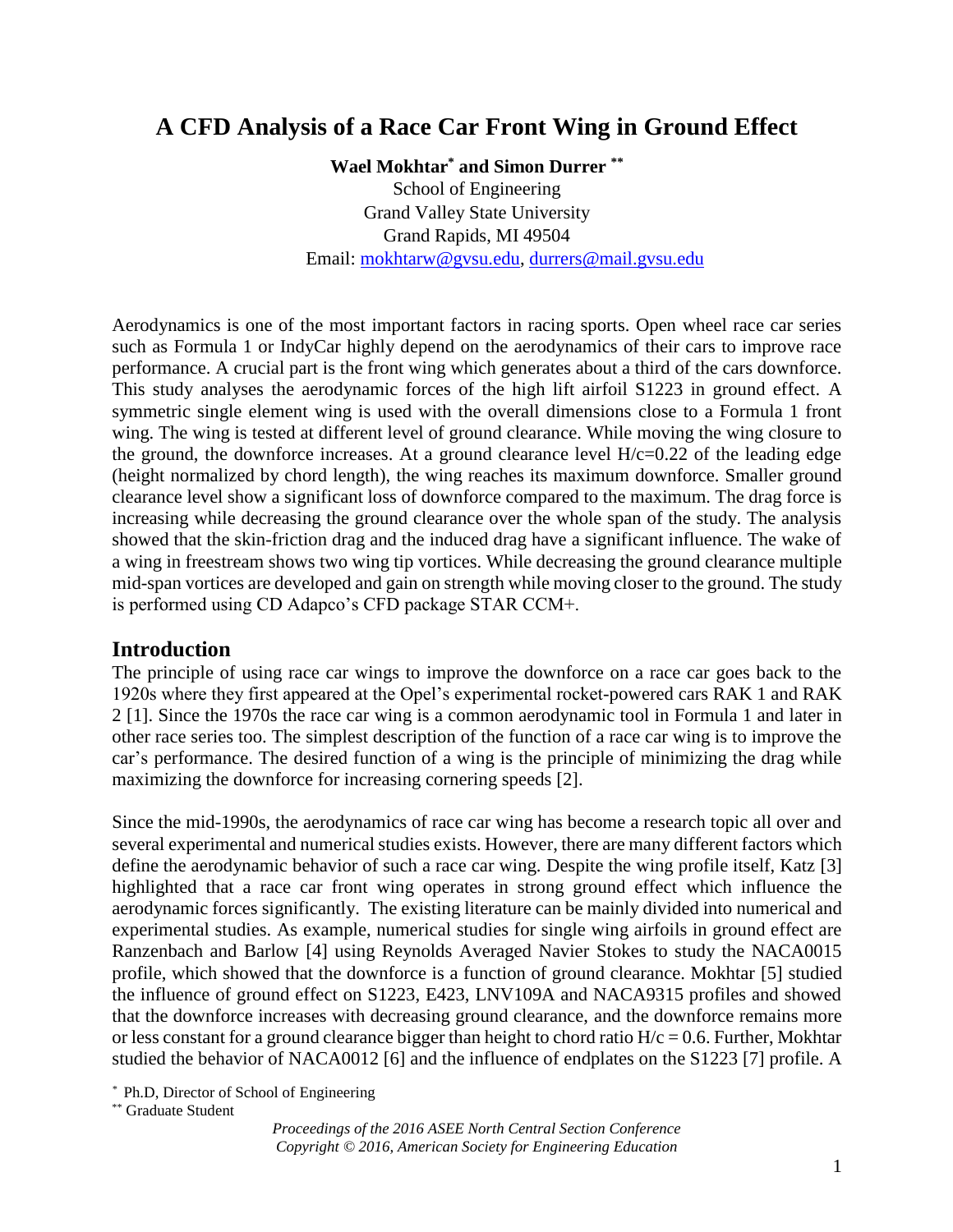lot of experimental studies were carried out by Zhang and Zerihan [8] [9] on the Thyrell026 wing profile. Their research shows that with decreasing ground clearance, the downforce increases. Very small ground clearance has a negative impact on the downforce. Further, the relative velocity of the ground to the wing as a significant impact on the downforce production of the wing. Further, the influence of transition free versus transition fixed wings. Transition fixed refers to a fixed point to trip the boundary layer from laminar to turbulent flow. Both, transition fixed and fixed ground have a significant negative impact on the downforce of the wing.

### **Present Work**

The present study is a computational fluid dynamic (CFD) study of a high lift airfoil in ground effect. The chosen wing profile is the S1223 designed by Michael Selig [10]. This is a high lift wing profile, which means a single element wing, with no flaps or slats can obtain an extremely high lift coefficient. The behavior of the aerodynamic forces on the wing is studied in ground effect with one changing parameter, the ground clearance H/c. The ground clearance is measured between ground and leading edge point and is normalized by the chord length. The speed, 30 m/s, is chosen corresponding to cornering speeds existing in Formula 1. A six degree angle of attack (AOA) is chosen. Literature review shows that race car front wings operate with small angles of attack, depending on wing profile.

| <b>Parameter</b>         | Min     | <b>Max</b> |
|--------------------------|---------|------------|
| Ground clearance $(H/c)$ | 0.15    | 0.5        |
| Angle of Attack (AOA)    | 6°      |            |
| Chord length (c)         | 300 mm  |            |
| Wing span $(s)$          | 1600 mm |            |
| Reynolds number          | 600,000 |            |

Table 1: Phase 3 study parameters



Figure 1: Schematic of the S1223 wing profile operating in ground effect

# **Computational Method**

This presented study is performed using CFD package STAR CCM+, a finite volume method code for structured and unstructured meshes developed by CD-Adapco Inc. Segregated flow model is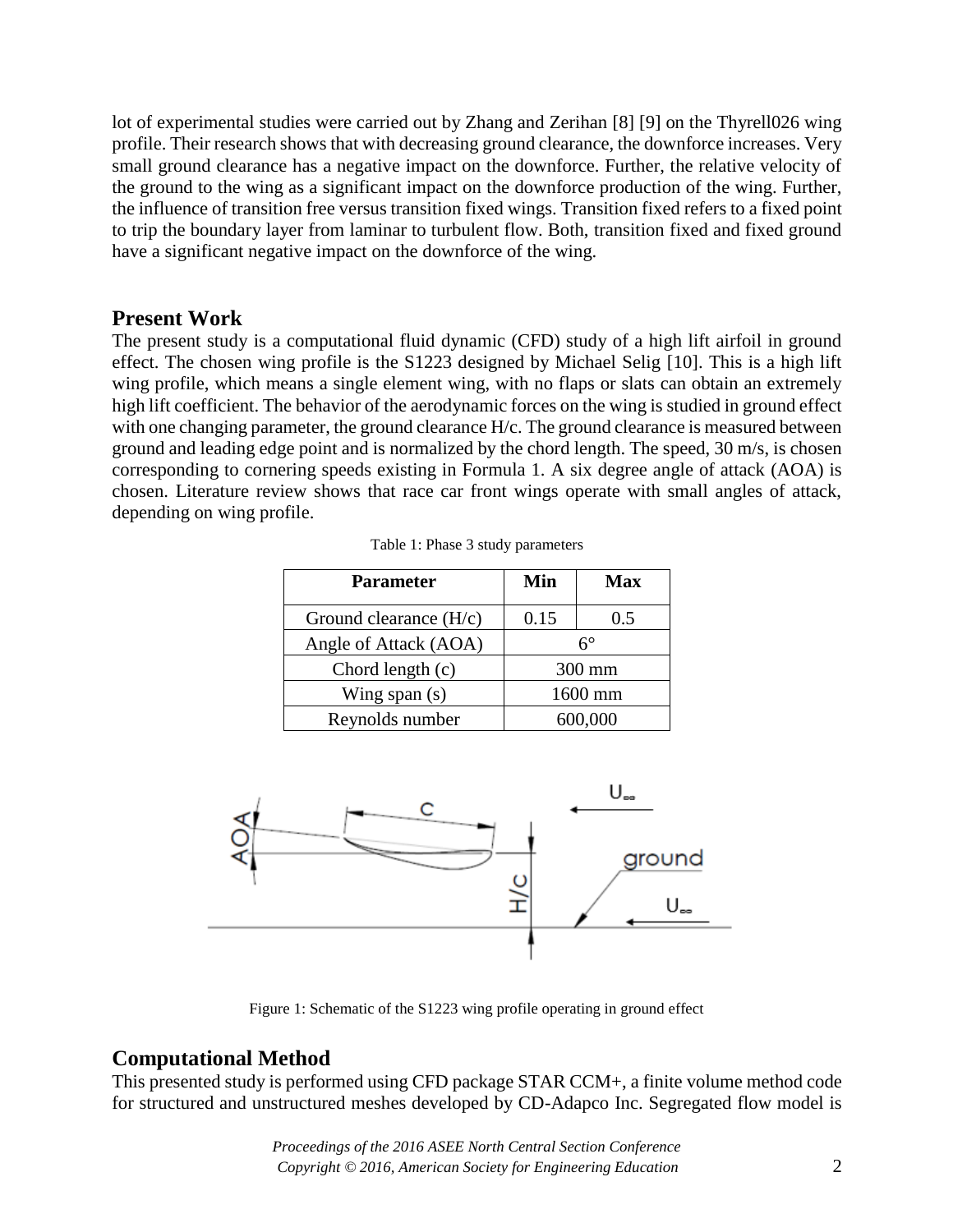used to solve the three dimensional Reynolds-Averaged Navier-Stokes Equation (RANS). The AMG linear solver with the Gauss-Seidel relaxation scheme is used to solve the velocity and the pressure. Further, the k-ω two equation turbulence model is used.

The computational domain consists of the wing model placed into a far field. The wing has the dimension of 300 mm chord length and 1500 mm span. The wing is placed in a far field with a length of 2000 mm, a width of 4000 mm, and a height of 1000 mm. To safe computational resources, the model is cut in half and the vertical plane at mid span defined as a symmetry plane. The wing is placed 600 mm downstream within the far field. A polyhedral unstructured mesh is used throughout the study. Two refinement blocks are placed around the wing which allows more grid clustering around the wing. One of the refinement is used for immediate surrounding whereas the other refinement is used to have enough clustering within the wake region. Depending on the ground clearance, the number of cells is 6 to 10 million.

In addition to the symmetry boundary condition on the center plane, both the wing and the ground are defined as a wall boundary. On the wing itself, no-slip condition is applied where  $U=V=0$ exists. The ground is defined as no-slip condition too. However, since the ground moves with a relative velocity to the wing and zero relative velocity to the air, a moving component in x-direction is applied with the velocity of the air, 30 m/s.



Figure 2: A sample model with the refinement blocks shown

# **Results and Discussion**

The present study focus on the influence of the ground effect on a single element high lift airfoil without any additional add-ons such as endplates or gurney wing flaps. First, the wing model is studied in freestream condition with no ground effect to benchmark the behavior of the wing and validate the profile. Second, the effect of the ground clearance on the aerodynamic forces is studied.

*Freestream with no ground effect* – The inverted high lift airfoil S1223 generates lift by accelerating the air underneath the wing. Factors such as wing thickness, camber, and angle of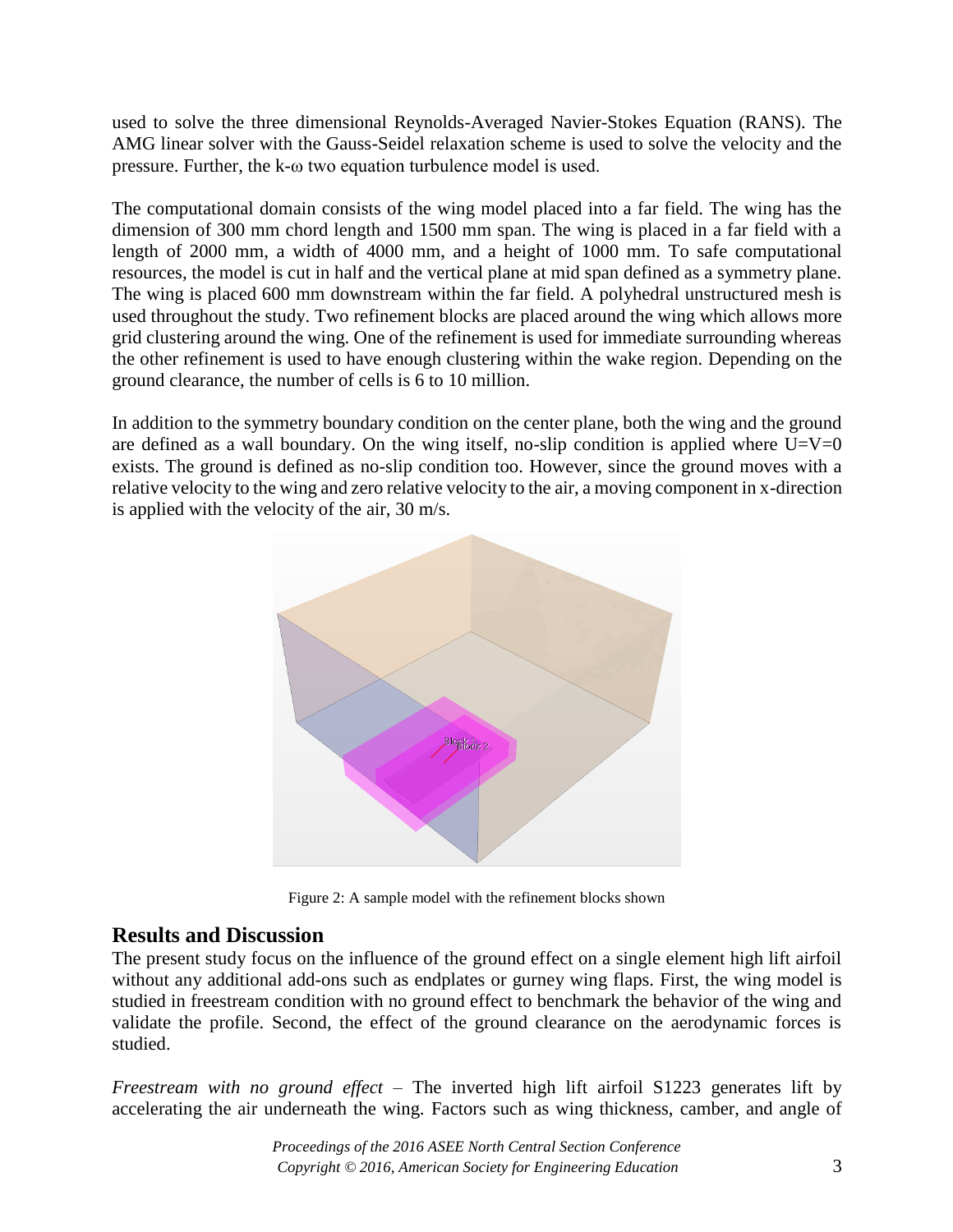attack affect the lift production of a wing. The effective range of angle of attack is limited by the stall condition where large separation occurs on the lower or suction surface. Selig designed the S1223 airfoil for low speed and high lift application and therefore to recover the pressure underneath the wing without separation. Therefore, the S1223 profile generates high lift even at small angle of attacks [11].

The wing in freestream sustain velocity and pressure changes compare to the freestream around the airfoil. [Figure 3](#page-3-0) shows the velocity distribution on a streamwise plane located at the wing mid span for an angle of attack of 6 degrees. The main areas show that there is a velocity increase underneath the wing, a stagnation area around the leading edge, and a low velocity/separation region, the wake, behind the wing. The velocity increase underneath the wing due to the cambering and thickness of the wing is approximately 72.7 % compared to the freestream velocity. It can be seen that the maximum velocity is located at the maximum camber of the wing. Revised to the velocity increase underneath the wing, a velocity decrease can be seen on the upper surface as well as in the separation or wake region near the trailing edge.



Figure 3: Velocity distribution on center plane for AOA=6° in freestream

<span id="page-3-0"></span>The pressure distribution in [Figure 4](#page-4-0) is an illustration of the velocity distribution. Low velocities generate high pressure whereas high velocity generate low pressure or as seen in this case suction. Similar to the velocity distribution, the pressure distribution shows three main areas: the stagnation pressure at the leading edge, a high pressure region above the wing, and a low pressure or suction region underneath the wing.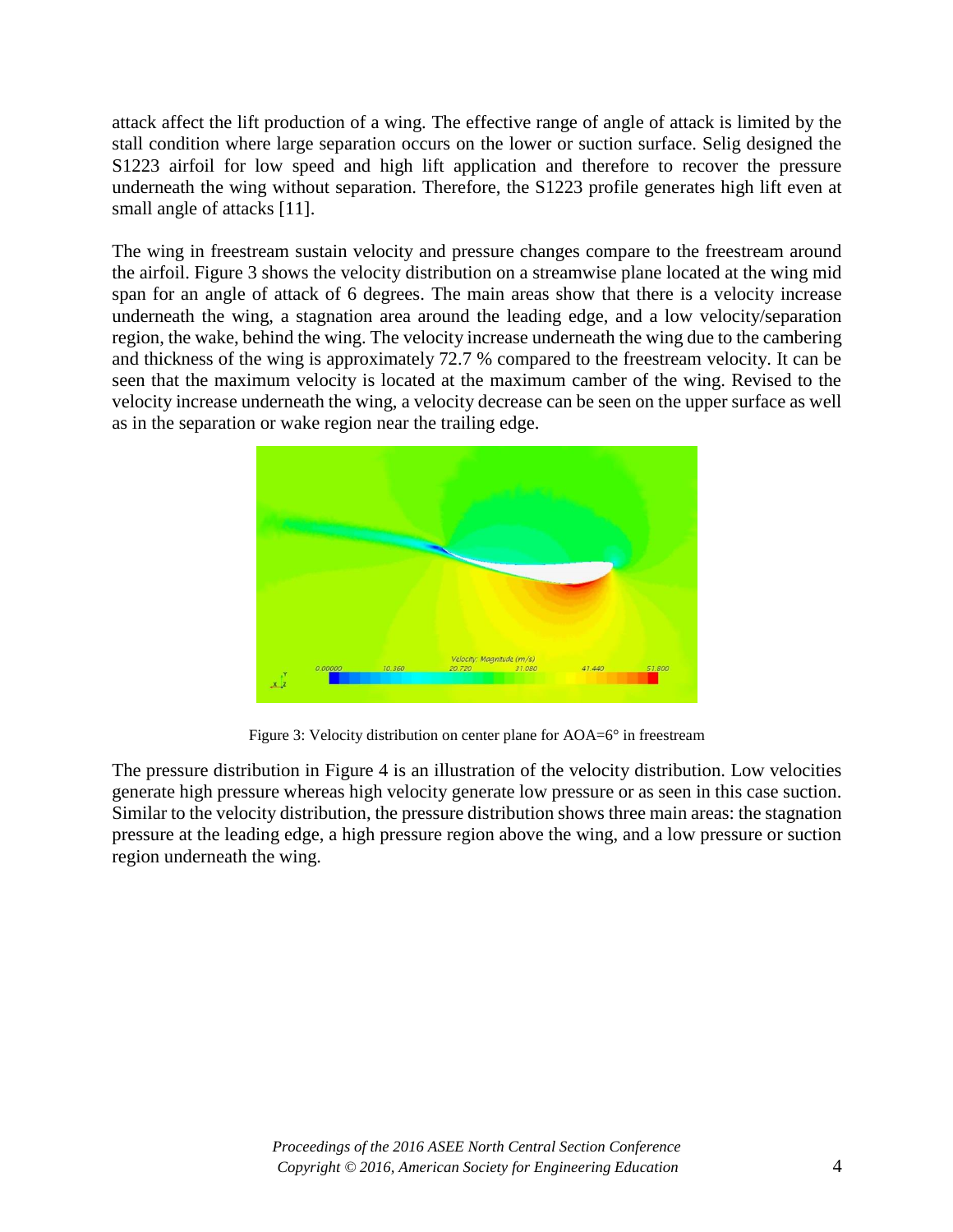

Figure 4: Pressure distribution on center plane for AOA=6° in freestream

<span id="page-4-0"></span>The wake characteristic shown in [Figure 5](#page-4-1) shows that the wing creates a low velocity region along the span of the wing. This low velocity span is the illustration of the velocity decrease within the wake. This wake thickness stays constant along the wing span. Further, as it is very common for wing, the wing tip vortices can be seen clearly. The rotating air results in a local velocity magnitude increase since a rotating component is added. The two large wing tip trailing vortices shown in [Figure 6](#page-4-2) create an upwing which has a negative effect on the downforce. These wing tip trailing vortices arise from the high and low pressure region. The air starts flowing from high pressure, the upper surface towards the low pressure, lower surface, and creates the rotating effect. This has not only a negative effect on the lift or downforce coefficient, it also increases the induced drag of the wing.



Figure 5: Velocity distribution on a plane 2/3 of a chord length downstream in freestream at AOA=6°

<span id="page-4-2"></span><span id="page-4-1"></span>

Figure 6: Wake vortices on a plane 2/3 of a chord length downstream in freestream at AOA=6°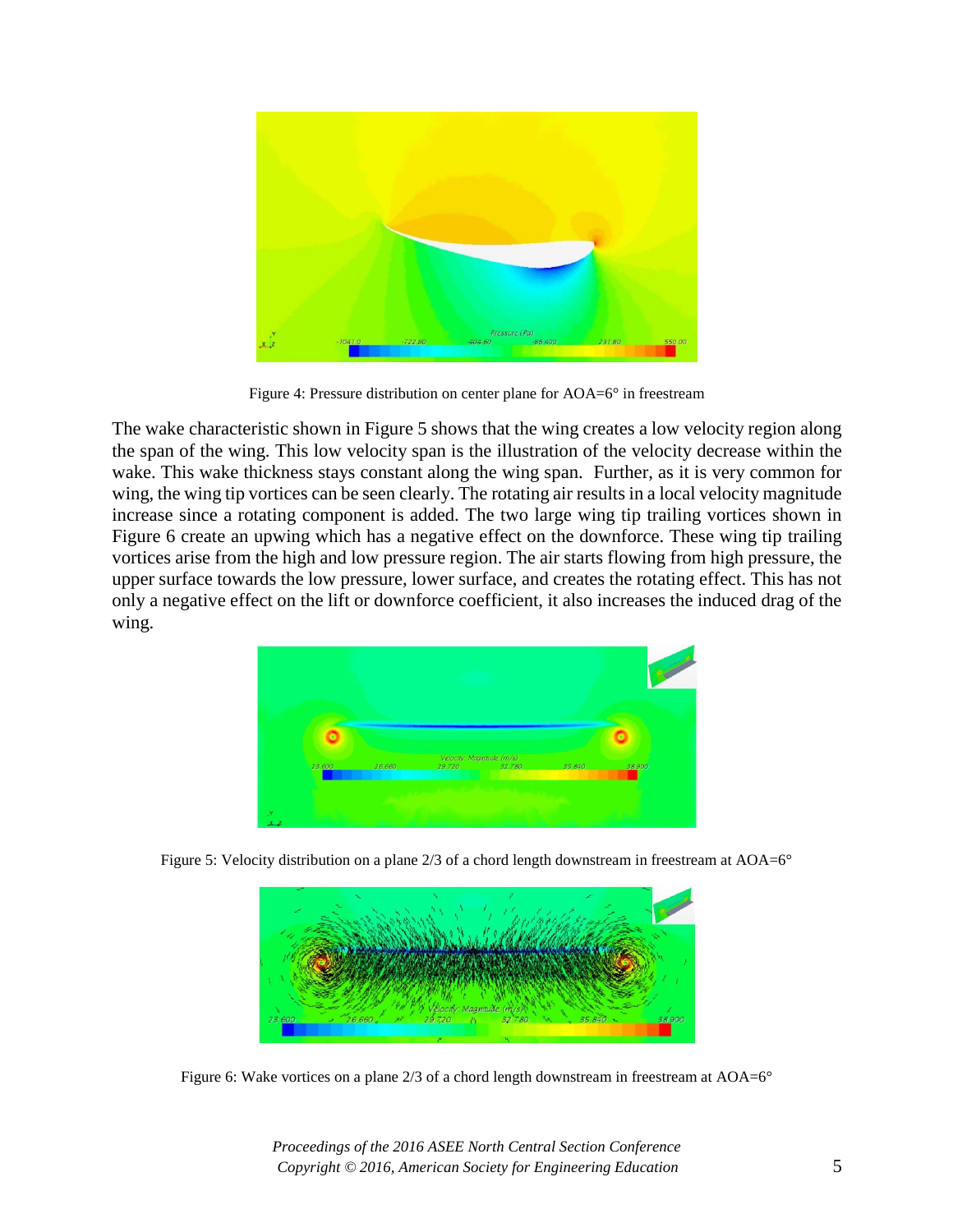*A wing operating in ground effect* - The lift or downforce coefficient is calculated for all the different ground clearance values. The overall expected behavior is to have an increase in downforce while decreasing the ground clearance H/c up to a certain point. If the wing gets too close to the ground, the boundary layers start to merge, which has a negative impact since the boundary layer have lower velocities. Therefore, if boundary layers merge, the velocity underneath the wing gets slowed down.

The velocity and pressure distribution shows an increase of the maximum velocity underneath the wing can be seen while analyzing the velocity distribution in [Figure 7](#page-5-0) to [Figure 10.](#page-6-0) It can also be seen that by decreasing the ground clearance, the wake is not steady anymore. The ground has a huge impact on the wake and its vortices. The velocity increases by decreasing the ground clearance up to  $H/c = 0.22$ . The velocity increases between a ground clearance of  $H/c = 0.3$  and 0.22 by 6.8%. The velocity distribution shows that the smaller the ground clearance, the more unsteady the wake becomes. At a ground clearance of  $H/c = 0.3$ , the wake has only small vertical fluctuations, whereas at  $H/c = 0.17$  the wake covers a significant larger area and growth in vertical size. This growth can be seen clearly at the wake analysis.



Figure 7: Velocity distribution on center plane at H/c=0.3 in ground effect

<span id="page-5-0"></span>

Figure 8: Velocity distribution on center plane at H/c=0.24 in ground effect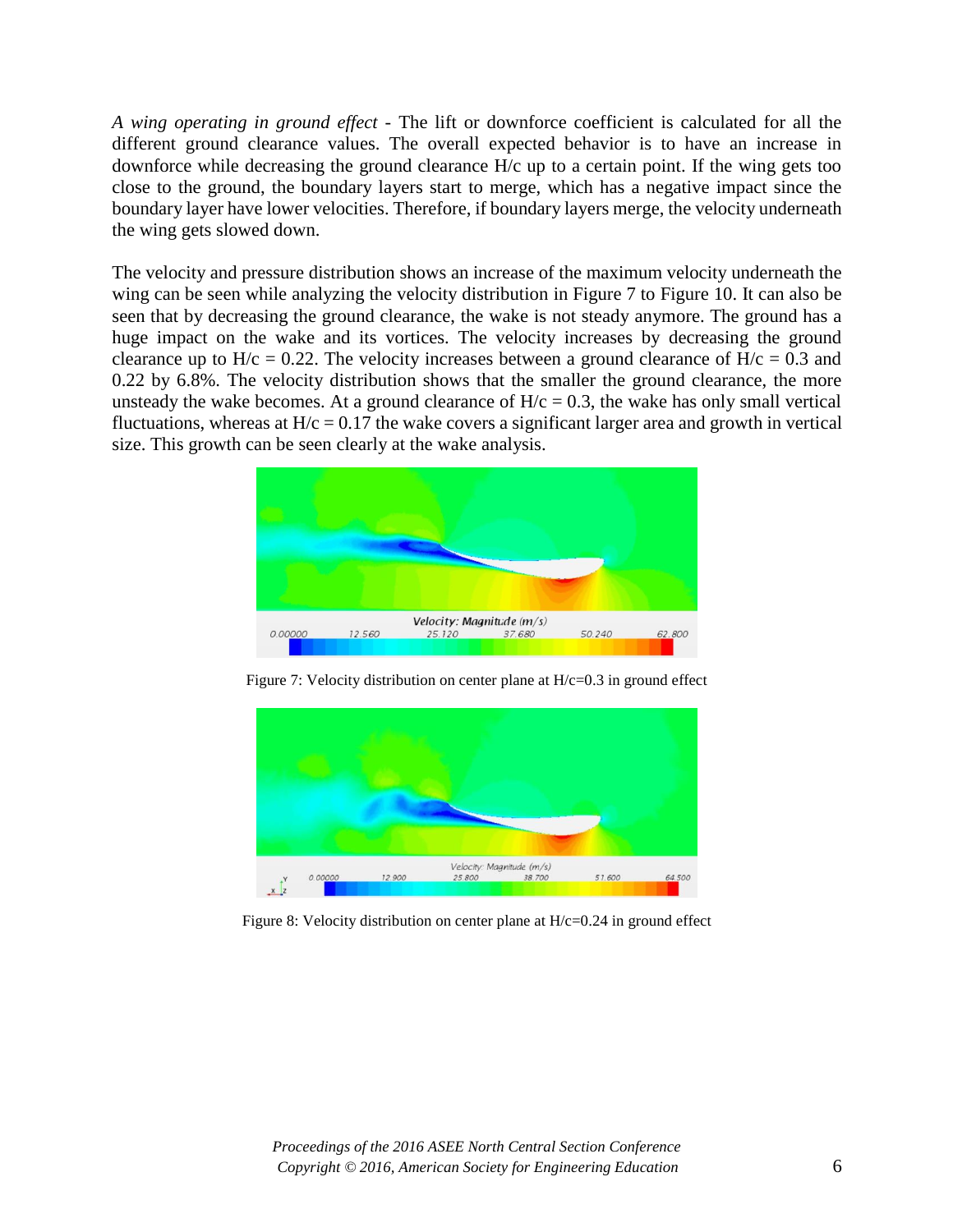

Figure 9: Velocity distribution on center plane at  $H/c=0.22$  in ground effect



Figure 10: Velocity distribution on center plane at H/c=0.17 in ground effect

<span id="page-6-0"></span>The presented different ground clearance cases in [Figure 11](#page-6-1) to [Figure 14](#page-7-0) show only a small fluctuation on the stagnation pressure, which is also the highest acting pressure on the wing, producing a fair amount of the total drag. The low pressure region underneath the wing, which is a negative pressure, behaves correspondent to the velocity. The velocity distribution showed that the flow is accelerating underneath the wing which causes a decrease of pressure. Where the velocity increases by 6.8% between a ground clearance of  $H/c = 0.3$  and 0.22, the pressure decreases by 18.6%. Further, it can be seen that the low pressure region extends beyond the trailing edge of the wing. This shows that low or even negative pressure exists in the wake region.



<span id="page-6-1"></span>Figure 11: Pressure distribution on center plane at H/c=0.3 in ground effect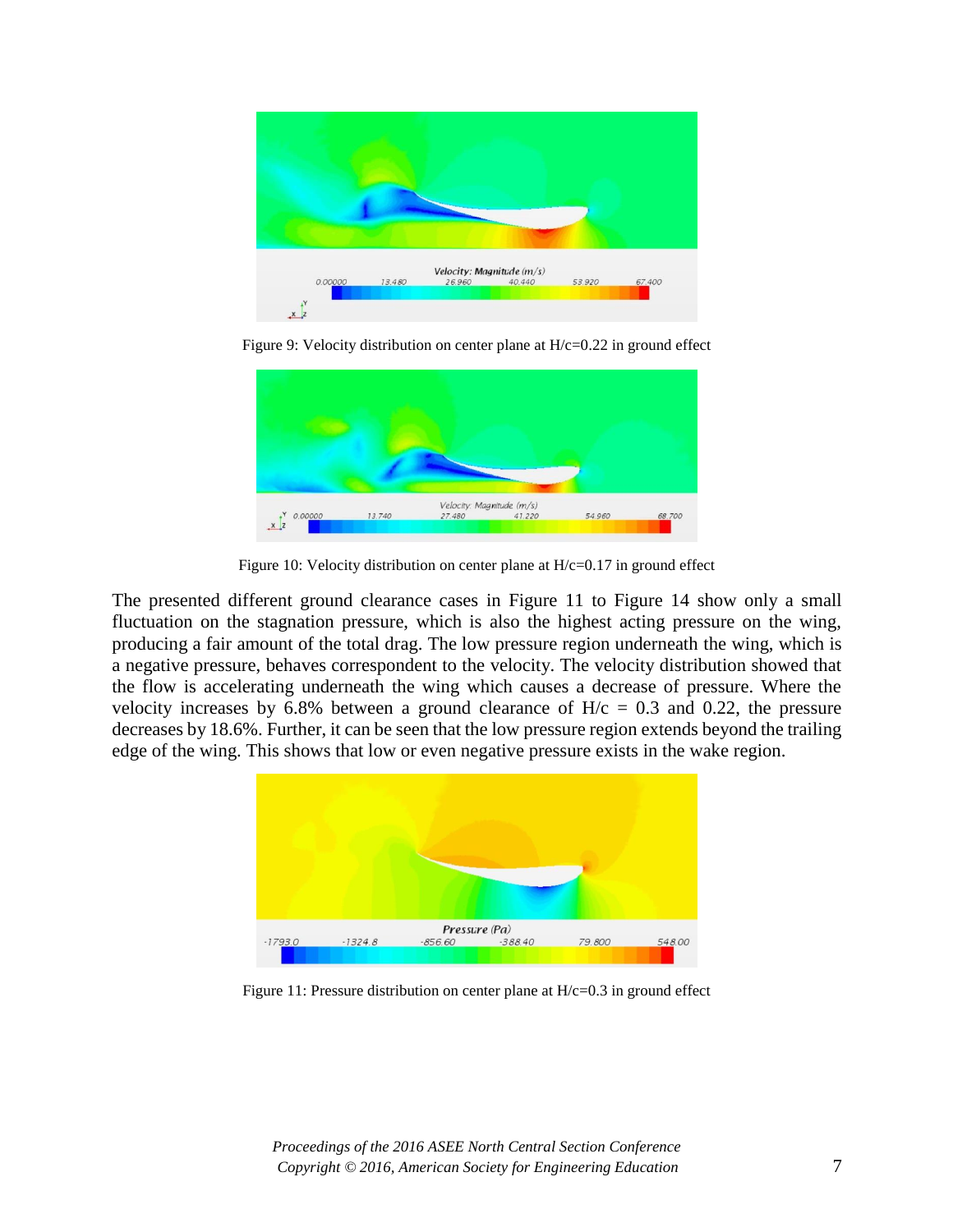

Figure 12: Pressure distribution on center plane at H/c=0.24 in ground effect



Figure 13: Pressure distribution on center plane at H/c=0.22 in ground effect



Figure 14: Pressure distribution on center plane at H/c=0.17 in ground effect

<span id="page-7-0"></span>The phenomena of increasing downforce while decreasing the ground clearance can be explained through the theory of a duct. The wing and the ground build a duct together. By decreasing the ground clearance, the air gets accelerated underneath the wing. The closer to the ground it gets, the more the air gets increased which causes negative pressure. This negative pressure acts as a suction region which pulls the wing towards the ground.

Viewing the velocity distribution within the wake on a plane 2/3 of a chord length downstream shows how the wake does change by changing the ground clearance. In [Figure 15](#page-8-0) to [Figure 17,](#page-8-1) it can be seen that by decreasing the ground clearance, vortices start to develop across the wing span. The more the ground clearance gets reduced, the more and stronger these mid-span vortices get. These vortices have direct influence on the induced drag and, therefore, have a negative influence on the aerodynamic forces. The low velocity area, which started as a constant wake in freestream, gets more and more shattered the smaller the ground clearance gets. At a ground clearance  $H/c =$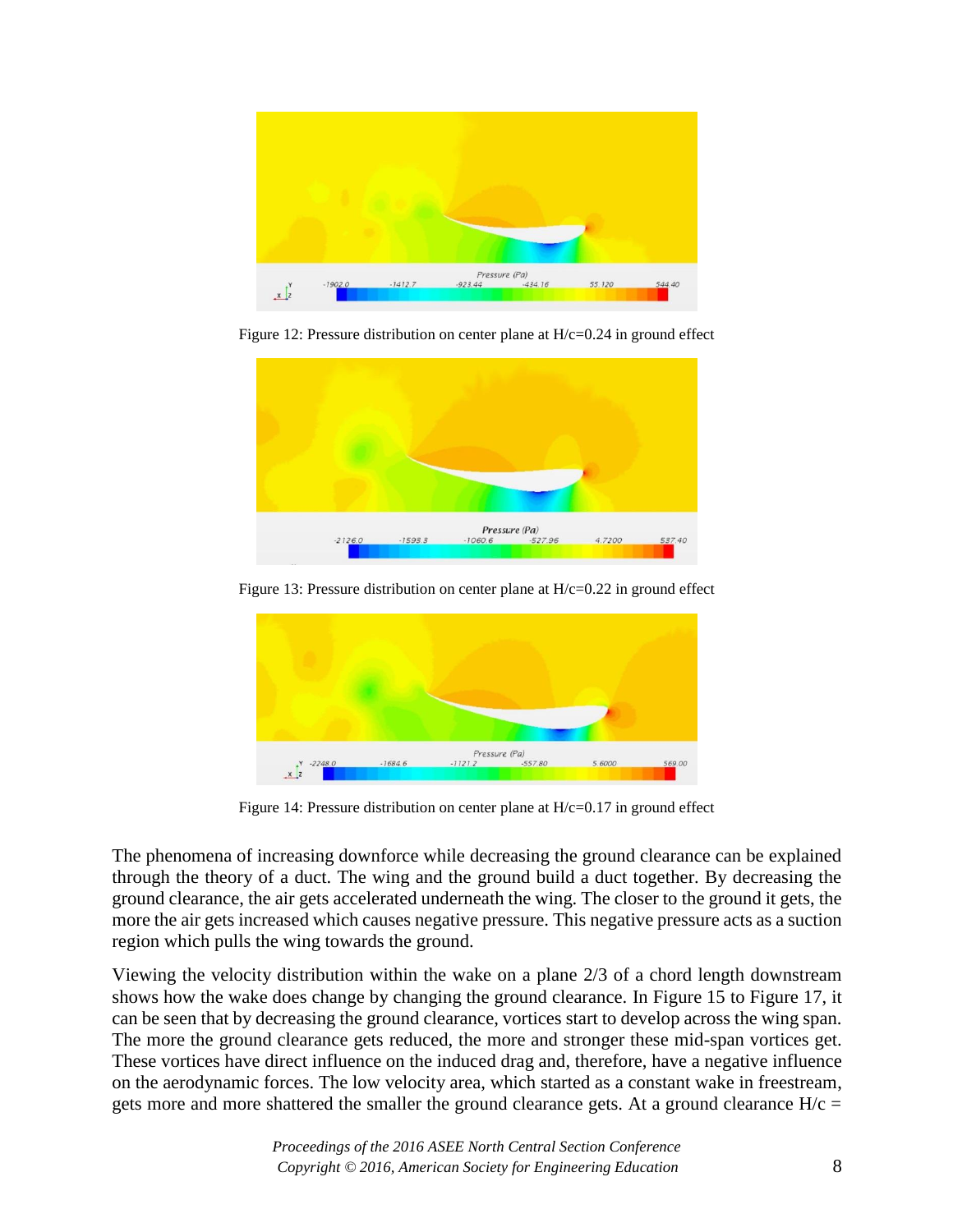0.22, the wake which looked like a beam became a kind of wave through all the existing span-wise vortices. While more vortices start to occur, the wing tip vortices get slowed down at smaller ground clearance.



Figure 15: Wake velocity distribution on a plane 2/3 of a chord downstream at a ground clearance H/c=0.3

<span id="page-8-0"></span>

Figure 16: Wake velocity distribution on a plane 2/3 of a chord downstream at a ground clearance H/c=0.22



Figure 17: Wake velocity distribution on a plane  $2/3$  of a chord downstream at a ground clearance  $H/c=0.17$ 

<span id="page-8-1"></span>Placing a constant vector field over the velocity distribution done in [Figure 18](#page-8-2) to [Figure 20](#page-9-0) show the behavior of all the vortices. At a ground clearance of  $H/c = 0.3$ , the mid-span vortices start to build. The closer to the ground the wing gets moved, the stronger these vortices get. In addition, it can be seen that with decreasing ground clearance, the vortices do not only get stronger, they also increase in their number.

<span id="page-8-2"></span>

Figure 18: Wake vortices on a plane 2/3 of a chord downstream at ground clearance H/c=0.3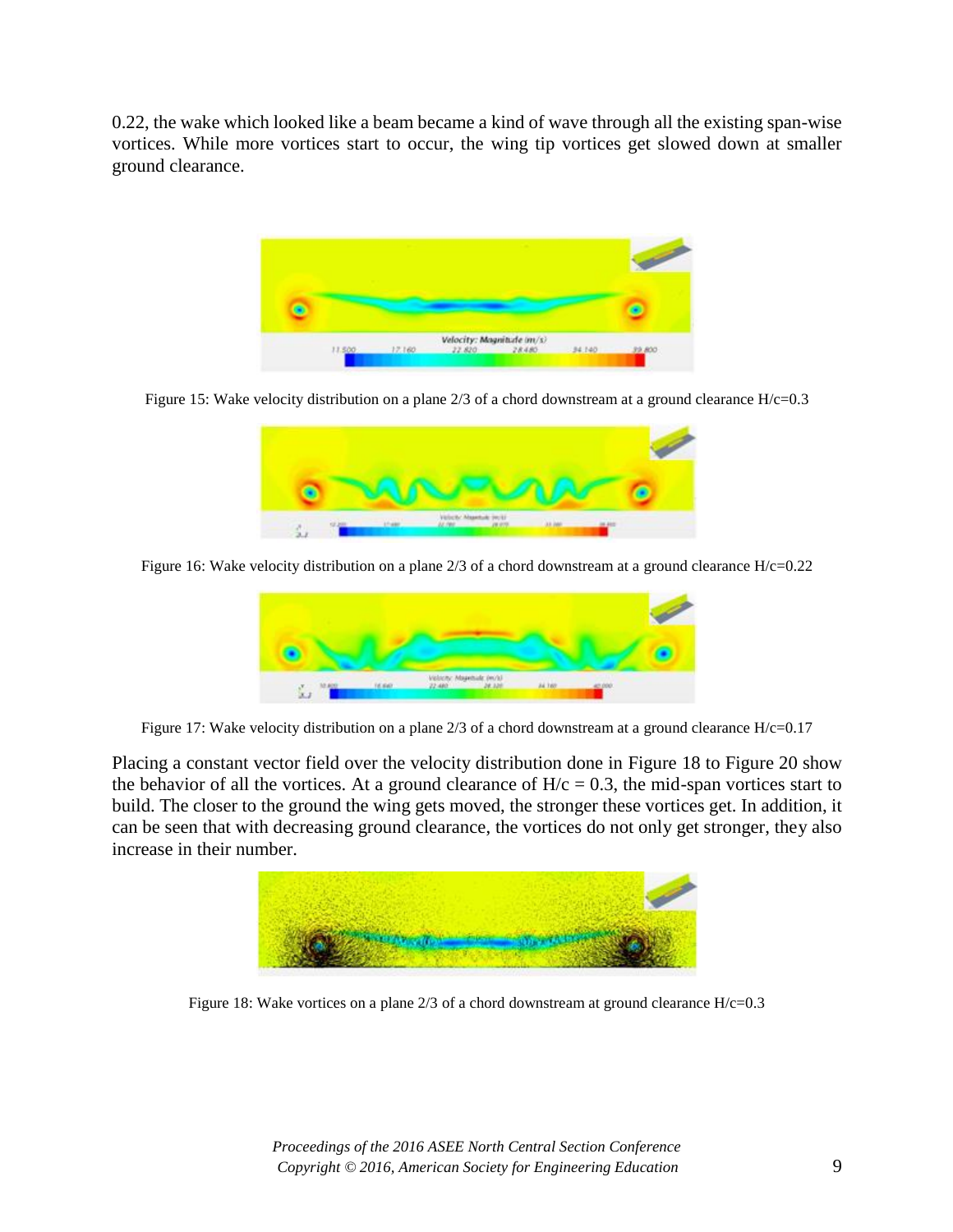

Figure 19: Wake vortices on a plane  $2/3$  of a chord downstream at ground clearance  $H/c=0.22$ 

| OF NORTH THAT THEY SEE |  |
|------------------------|--|

Figure 20: Wake vortices on a plane 2/3 of a chord downstream at ground clearance H/c=0.17

<span id="page-9-0"></span>The lift coefficient change shown in [Figure 21](#page-9-1) for an angle of attack of 6° shows that the wing operating near ground shows that there is continuous increase of the lift coefficient up to a ground clearance  $H/c = 0.22$ . The effect of the ground, which is moving with the relative velocity to the wing, can be seen by a maximum increase of 46.4% in lift coefficient. As soon as the lift coefficient reaches its maximum, there is a significant decrease in downforce which was also stated by various other studies [6] [9] [12]. Analyzing the lift coefficient at a very low ground clearance,  $H/c = 0.15$ , it actually has a negative impact. The lift coefficient decreased by 16.7% compared to the free steam case whereas all the other tested ground clearances increase the downforce compared to the freestream result.



Figure 21: Change in lift coefficient vs. freestream in ground effect

<span id="page-9-1"></span>The overall drag can be divided into pressure and skin-friction drag. The pressure drag consists from drag and induced drag, also known as the vortex drag. The induced drag depends mainly on the wake behind the wing. Skin-friction or surface-friction drag is depending on shear stresses acting on the wings surface [13].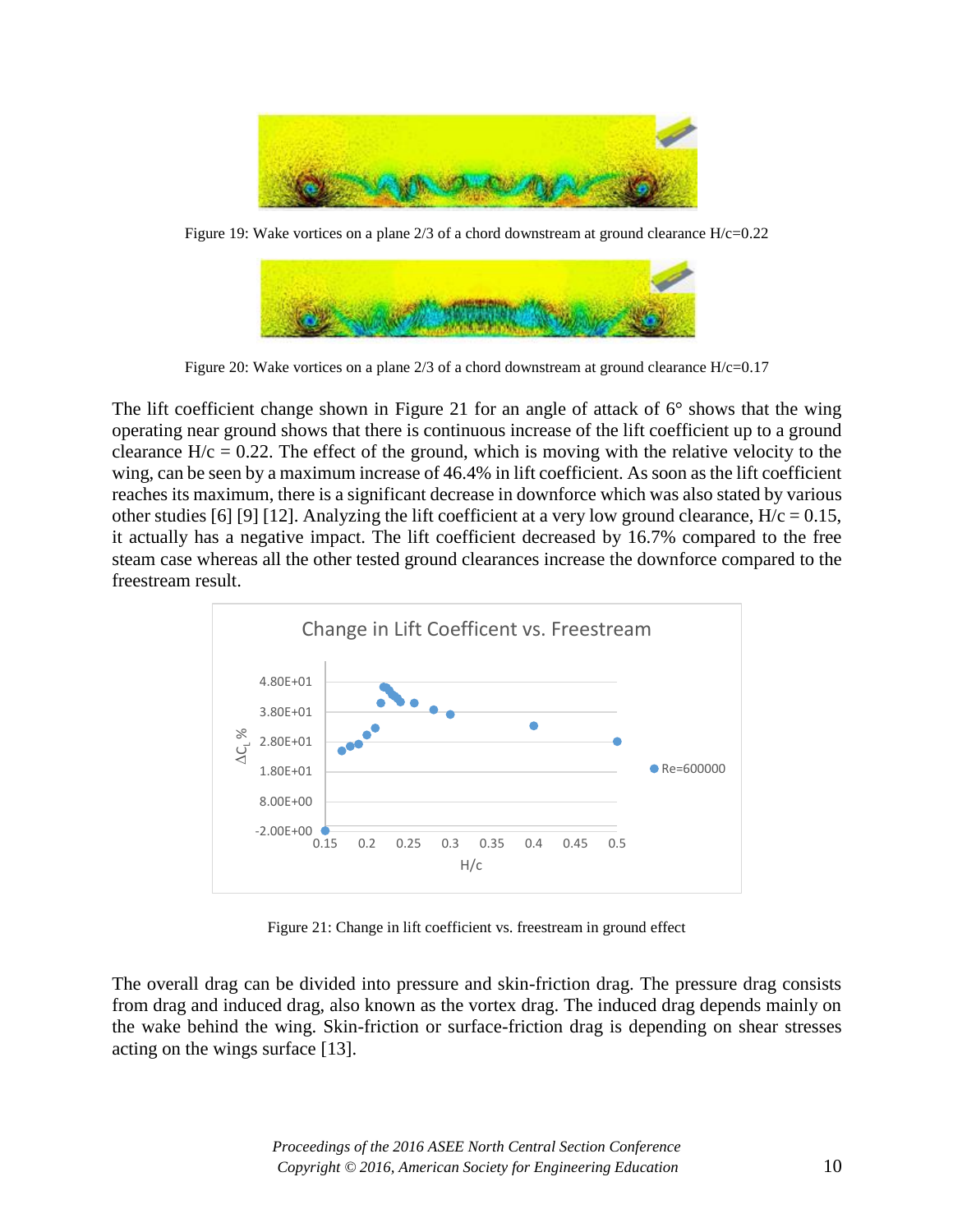The drag coefficient in [Figure 22](#page-10-0) shows an increase while decreasing the ground clearance H/c. The drag coefficient does not reach its maximum at a ground clearance of  $H/c = 0.22$  such as the lift coefficient. The drag coefficient increases by 63.2 % at the maximum lift coefficient ground clearance. Since the drag keeps increasing at a ground clearance of  $H/c = 0.15$ , the drag has increased by 95.6 % compared to the freestream case.



Figure 22: Change in drag coefficient vs. freestream in ground effect

<span id="page-10-0"></span>By decreasing the ground clearance, the wing and ground build a duct. This leads to an acceleration of the air. Higher velocity corresponds to higher skin-friction drag. The friction drag is not the only component which affects the overall drag. The induced drag starts to play a bigger impact by decreasing the ground clearance. The induced drag is produced by the wake. The wake gets more disturbed, and multiple vortices are added to it at lower ground clearance. At freestream, the only two vortices which could be seen were the wing tip vortices. The closer the wing gets to the ground, more vortices become visible and have a negative impact, which means increased drag.

#### **Conclusion**

In conclusion, the wing behaved as expected. The increase in lift coefficient could be seen up to a maximum point which occurred at a ground clearance of  $H/c = 0.22$ . The continuous drag increase showed the effect of increasing skin-friction drag and induced drag through the wake. The flow structure analysis showed the increase of velocity between wing and ground while decreasing the ground clearance which also lead to a stronger suction. The wake showed that in ground effect, multiple span-wise vortices start to build and get stronger with decreasing ground clearance.

### **References**

- [1] G. Seljak, "Race Car Aerodynamics," Ljubljana, 2008.
- [2] M. D. Guarro, "Wing Efficiency of Race Cars," University of California, Santa Cruz, 2010.